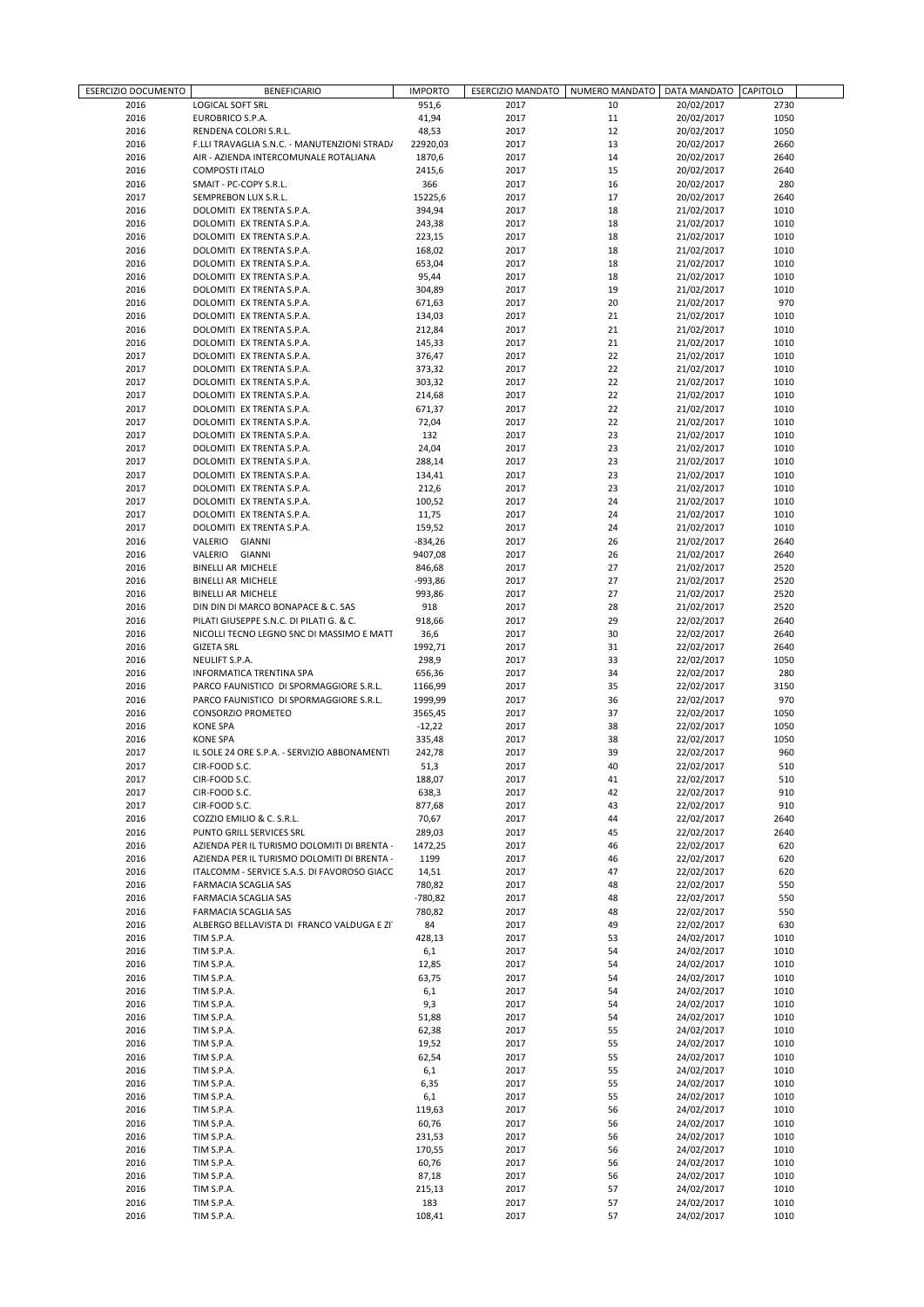| 2016 | TIM S.P.A.                                     | 170,55  | 2017 | 57  | 24/02/2017 | 1010 |
|------|------------------------------------------------|---------|------|-----|------------|------|
| 2016 | TIM S.P.A.                                     | 141,25  | 2017 | 57  | 24/02/2017 | 1010 |
| 2016 | TIM S.P.A.                                     | 128,11  | 2017 | 57  | 24/02/2017 | 1010 |
|      |                                                |         |      |     |            |      |
| 2017 | DOLOMITI EX TRENTA S.P.A.                      | 389,46  | 2017 | 59  | 06/03/2017 | 970  |
| 2017 | DOLOMITI EX TRENTA S.P.A.                      | 907,68  | 2017 | 59  | 06/03/2017 | 970  |
| 2017 | DOLOMITI EX TRENTA S.P.A.                      | 291,96  | 2017 | 60  | 06/03/2017 | 970  |
| 2016 | SAPERE PIU' DI FRANCESCHINI ALESSANDRO & C.    | 231,8   | 2017 | 61  | 06/03/2017 | 990  |
| 2017 | ELETTROCASA S.R.L.                             | 15365,9 | 2017 | 62  | 06/03/2017 | 2600 |
|      |                                                |         |      |     |            |      |
| 2017 | ELETTROCASA S.R.L.                             | 1525    | 2017 | 63  | 06/03/2017 | 2600 |
| 2017 | ELETTROCASA S.R.L.                             | 1525    | 2017 | 64  | 06/03/2017 | 2600 |
| 2017 | ACS DATA SYSTEMS S.P.A.                        | 1445,65 | 2017 | 65  | 06/03/2017 | 1040 |
| 2017 | ACS DATA SYSTEMS S.P.A.                        | 8959,64 | 2017 | 65  | 06/03/2017 | 1040 |
|      |                                                |         |      |     |            |      |
| 2017 | LITOGRAFIA EFFE E ERRE SNC DI FACCHINELLI EZI  | 10504   | 2017 | 66  | 06/03/2017 | 140  |
| 2017 | INFORMATICA TRENTINA SPA                       | 1889,78 | 2017 | 67  | 06/03/2017 | 280  |
| 2017 | ZAMBIASI COMMERCIALE S.R.L.                    | 1217,46 | 2017 | 68  | 06/03/2017 | 1130 |
| 2017 | <b>REVERDITC LUIGI</b>                         | 1800    | 2017 | 69  | 06/03/2017 | 1130 |
| 2017 | SMAIT - PC-COPY S.R.L.                         | 7000    | 2017 | 72  |            | 270  |
|      |                                                |         |      |     | 14/03/2017 |      |
| 2017 | SMAIT - PC-COPY S.R.L.                         | 1830    | 2017 | 73  | 14/03/2017 | 280  |
| 2017 | SMAIT - PC-COPY S.R.L.                         | 3302,66 | 2017 | 74  | 14/03/2017 | 260  |
| 2017 | WOLTERS KLUWER ITALIA SRL                      | 158,3   | 2017 | 75  | 14/03/2017 | 1010 |
| 2017 | WOLTERS KLUWER ITALIA SRL                      | 109,8   | 2017 | 75  | 14/03/2017 | 1010 |
|      |                                                |         |      |     |            |      |
| 2017 | WOLTERS KLUWER ITALIA SRL                      | 109,8   | 2017 | 75  | 14/03/2017 | 1010 |
| 2017 | WOLTERS KLUWER ITALIA SRL                      | 104,16  | 2017 | 75  | 14/03/2017 | 1010 |
| 2017 | <b>PANGEA SRL</b>                              | 2440    | 2017 | 76  | 14/03/2017 | 2600 |
| 2017 | VODAFONE ITALIA SPA                            | 1574,99 | 2017 | 77  | 14/03/2017 | 1010 |
| 2017 | UNI IT S.R.L. GRUPPO UNICREDIT                 | 97,6    | 2017 | 78  |            | 1110 |
|      |                                                |         |      |     | 14/03/2017 |      |
| 2017 | C.B.A. DR S.T.P.A.R.L.                         | 2442,79 | 2017 | 79  | 14/03/2017 | 210  |
| 2017 | TSM - TRENTINO SCHOOL OF MANAGEMENT SOC        | 400     | 2017 | 80  | 14/03/2017 | 570  |
| 2017 | TSM - TRENTINO SCHOOL OF MANAGEMENT SOC        | 115     | 2017 | 81  | 14/03/2017 | 570  |
| 2017 | TSM - TRENTINO SCHOOL OF MANAGEMENT SOC        | 1160    | 2017 | 82  | 14/03/2017 | 1000 |
|      |                                                |         |      |     |            |      |
| 2017 | TSM - TRENTINO SCHOOL OF MANAGEMENT SOC        | 635     | 2017 | 83  | 14/03/2017 | 1000 |
| 2017 | TSM - TRENTINO SCHOOL OF MANAGEMENT SOC        | 40      | 2017 | 84  | 14/03/2017 | 1000 |
| 2016 | AZIENDA PER IL TURISMO DOLOMITI DI BRENTA -    | 14,01   | 2017 | 85  | 14/03/2017 | 3150 |
| 2016 | AGENZIA VIAGGI CICLAMINO S.N.C.                |         | 2017 | 86  | 14/03/2017 | 100  |
|      |                                                | 120,6   |      |     |            |      |
| 2017 | DOLOMITI EX TRENTA S.P.A.                      | 99,01   | 2017 | 87  | 14/03/2017 | 1010 |
| 2017 | DOLOMITI EX TRENTA S.P.A.                      | 91,39   | 2017 | 87  | 14/03/2017 | 1010 |
| 2017 | DOLOMITI EX TRENTA S.P.A.                      | 0,1     | 2017 | 87  | 14/03/2017 | 1010 |
| 2017 | DOLOMITI EX TRENTA S.P.A.                      | 147,94  | 2017 | 88  | 14/03/2017 | 1010 |
|      |                                                |         |      |     |            |      |
| 2017 | DOLOMITI EX TRENTA S.P.A.                      | 126,79  | 2017 | 88  | 14/03/2017 | 1010 |
| 2017 | LAVORO SOCIETA' COOPERATIVA SOCIALE            | 440,42  | 2017 | 89  | 14/03/2017 | 620  |
| 2017 | LAVORO SOCIETA' COOPERATIVA SOCIALE            | 140,91  | 2017 | 89  | 14/03/2017 | 620  |
| 2017 | TROTA ORO S.R.L.                               | 98,29   | 2017 | 90  | 14/03/2017 | 550  |
|      |                                                |         |      |     |            |      |
| 2017 | TROTA ORO S.R.L.                               | 100     | 2017 | 91  | 14/03/2017 | 550  |
| 2017 | TROTA ORO S.R.L.                               | 57,85   | 2017 | 92  | 14/03/2017 | 550  |
| 2017 | F.LLI BALLARDINI CARNI DI BALLARDINI GIOVANN   | 4,46    | 2017 | 93  | 14/03/2017 | 550  |
| 2017 | F.LLI BALLARDINI CARNI DI BALLARDINI GIOVANN   | 600     | 2017 | 94  | 14/03/2017 | 550  |
|      |                                                |         |      |     |            |      |
| 2017 | F.LLI BALLARDINI CARNI DI BALLARDINI GIOVANN   | 282,02  | 2017 | 95  | 14/03/2017 | 550  |
| 2017 | AZIENDA PROV.LE PER I SERVIZI SANITARI - DIREZ | 61      | 2017 | 96  | 14/03/2017 | 620  |
| 2017 | AZIENDA AGRICOLA MAGIA DEI FIORI DI FEDRIZZI   | 300     | 2017 | 97  | 14/03/2017 | 550  |
| 2017 | FAMIGLIA COOPERATIVA GIUDICARIE SOCIETA' C     | 77,86   | 2017 | 98  | 14/03/2017 | 550  |
|      |                                                |         |      |     |            |      |
| 2017 | FAMIGLIA COOPERATIVA PINZOLO                   | 888,49  | 2017 | 99  | 14/03/2017 | 550  |
| 2017 | AZIENDA PER IL TURISMO S.P.A. M. DI CAMPIGLI(  | 2704    | 2017 | 100 | 14/03/2017 | 620  |
| 2017 | AGENZIA VIAGGI CICLAMINO S.N.C.                | 125     | 2017 | 200 | 23/03/2017 | 560  |
| 2017 | KUWAIT PETROLEUM ITALIA SPA                    | 489,33  | 2017 | 400 | 30/05/2017 | 2640 |
| 2017 | AGRI FER D FRANCO                              | 267     | 2017 | 600 | 27/07/2017 | 2640 |
|      |                                                |         |      |     |            |      |
| 2017 | ASSOCIAZIONE PRO LOCO DI CARISOLO              | 35      | 2017 | 101 | 14/03/2017 | 620  |
| 2017 | <b>STUDIO PAOLI</b>                            | 1826,34 | 2017 | 102 | 14/03/2017 | 210  |
| 2017 | <b>ROBERTO</b><br><b>SIMONI</b>                | 951,6   | 2017 | 103 | 14/03/2017 | 100  |
| 2017 | LAVORI IN CORSO SOCIETA' COOPERATIVA SOCIA     | 1141,33 | 2017 | 116 | 16/03/2017 | 1090 |
|      |                                                |         |      |     |            |      |
| 2017 | LAVORI IN CORSO SOCIETA' COOPERATIVA SOCIA     | 1369,6  | 2017 | 117 | 16/03/2017 | 1090 |
| 2017 | NEULIFT S.P.A.                                 | 549     | 2017 | 118 | 16/03/2017 | 1050 |
| 2017 | NEULIFT S.P.A.                                 | 549     | 2017 | 118 | 16/03/2017 | 1050 |
| 2017 | KUWAIT PETROLEUM ITALIA SPA                    | 730,53  | 2017 | 119 | 16/03/2017 | 970  |
| 2017 | KUWAIT PETROLEUM ITALIA SPA                    | 500     | 2017 | 120 | 16/03/2017 | 550  |
|      |                                                |         |      |     |            |      |
| 2017 | KUWAIT PETROLEUM ITALIA SPA                    | 500     | 2017 | 121 | 16/03/2017 | 970  |
| 2017 | KUWAIT PETROLEUM ITALIA SPA                    | 285,98  | 2017 | 122 | 16/03/2017 | 2640 |
| 2017 | SALVATERRA ASCENSORI S.R.L.                    | 475,8   | 2017 | 123 | 16/03/2017 | 1050 |
| 2017 | NORD LIFT S.R.L.                               | 549     | 2017 | 124 | 16/03/2017 | 1050 |
|      |                                                |         |      |     |            |      |
| 2017 | AZIENDA SPECIALE PER L'IGIENE AMBIENTALE - A   | 314,04  | 2017 | 125 | 16/03/2017 | 330  |
| 2017 | ZENI<br>NICOLA DAVIDE                          | 4647,03 | 2017 | 126 | 16/03/2017 | 1050 |
| 2017 | LEGNOSUD SPA                                   | 6078,53 | 2017 | 127 | 16/03/2017 | 2640 |
| 2017 | ZANOLINI PAOLO                                 | 394,06  | 2017 | 128 | 16/03/2017 | 2640 |
| 2016 | AUTORIPARAZIONI E RICAMBI VALENTINI            | 181,29  | 2017 | 129 | 16/03/2017 | 2640 |
|      |                                                |         |      |     |            |      |
| 2017 | SOUVENIR S.N.C. DI CAMPIDELLI NICOLA & C       | 16982,4 | 2017 | 130 | 16/03/2017 | 2640 |
| 2017 | <b>GIZETA SRL</b>                              | 469,7   | 2017 | 131 | 16/03/2017 | 2640 |
| 2017 | DELTA COLOR S.A.S. DI DONDI IVANA & C.         | 142,03  | 2017 | 132 | 16/03/2017 | 2640 |
| 2017 | FEDRIZZI S.R.L. UNIPERSONALE                   | 79,51   | 2017 | 133 | 16/03/2017 | 2640 |
|      |                                                |         |      |     |            |      |
| 2017 | PUNTO GRILL SERVICES SRL                       | 131     | 2017 | 134 | 16/03/2017 | 2640 |
| 2017 | <b>KONE SPA</b>                                | 335,48  | 2017 | 135 | 16/03/2017 | 1050 |
| 2017 | DOLOMITI EX TRENTA S.P.A.                      | 792,1   | 2017 | 136 | 16/03/2017 | 1010 |
| 2017 | DOLOMITI EX TRENTA S.P.A.                      | 311,3   | 2017 | 136 | 16/03/2017 | 1010 |
|      |                                                |         |      |     |            |      |
| 2017 | DOLOMITI EX TRENTA S.P.A.                      | 286,24  | 2017 | 136 | 16/03/2017 | 1010 |
| 2017 | DOLOMITI EX TRENTA S.P.A.                      | 393,01  | 2017 | 136 | 16/03/2017 | 1010 |
| 2017 | DOLOMITI EX TRENTA S.P.A.                      | 129,23  | 2017 | 136 | 16/03/2017 | 1010 |
| 2017 | DOLOMITI EX TRENTA S.P.A.                      | 436,07  | 2017 | 136 | 16/03/2017 | 1010 |
| 2017 | RAMPANELLI EZIO & C. SAS - IMPIANTI TERMOSA    | 479,46  | 2017 | 137 | 16/03/2017 | 1050 |
|      |                                                |         |      |     |            |      |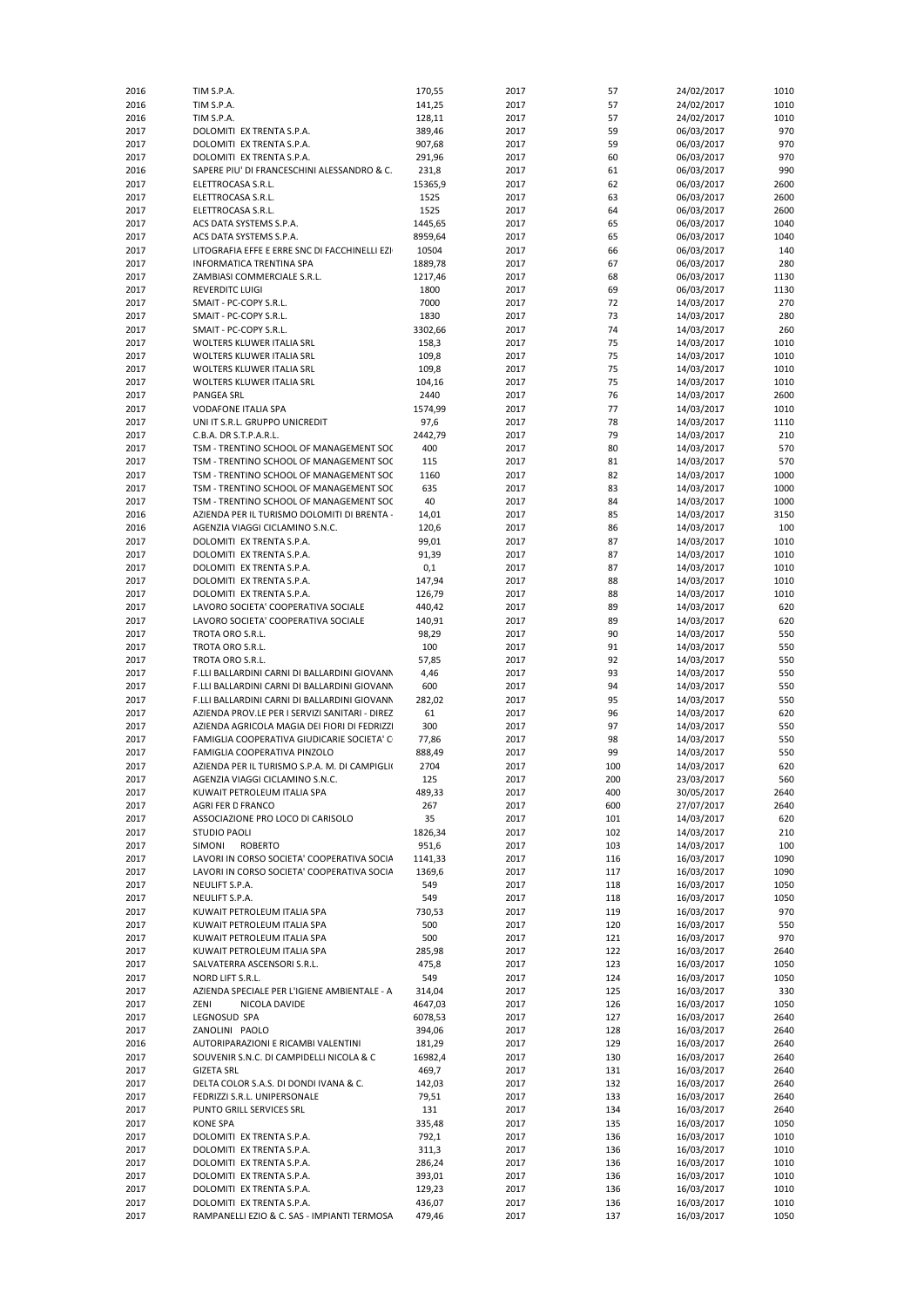| 2017 | TUTTEDIL S.R.L.                               | 11        | 2017 | 138 | 16/03/2017 | 2640 |
|------|-----------------------------------------------|-----------|------|-----|------------|------|
| 2017 | LUIGI OSSANNA S.A.S. DI OSSANNA ALBERTO & C   | 122,46    | 2017 | 139 | 16/03/2017 | 2640 |
| 2017 | COLORIFICIO MARTINELLI S.A.S. DI IVO MARTINE  | 227,13    | 2017 | 140 | 16/03/2017 | 2640 |
| 2017 | RESS S.R.L. MULTISERVICES                     | 196,05    | 2017 | 141 | 16/03/2017 | 970  |
|      |                                               |           |      |     |            |      |
| 2017 | RESS S.R.L. MULTISERVICES                     | $-432,98$ | 2017 | 141 | 16/03/2017 | 970  |
| 2017 | RESS S.R.L. MULTISERVICES                     | 1178,53   | 2017 | 141 | 16/03/2017 | 970  |
| 2017 | ISTITUTO CERTIFICAZIONE EUROPEA PRODOTTI II   | 158,6     | 2017 | 142 | 16/03/2017 | 1050 |
| 2017 | SCHINDLER S.P.A.                              | 268,4     | 2017 | 143 | 16/03/2017 | 1050 |
| 2017 | ZENI<br>NICOLA DAVIDE                         | 8820,1    | 2017 | 144 | 16/03/2017 | 1050 |
| 2017 | CRISTOFORETTI S.P.A.                          | 1868,82   | 2017 | 145 | 16/03/2017 | 970  |
| 2017 | CRISTOFORETTI S.P.A.                          | 934,41    | 2017 | 145 | 16/03/2017 | 970  |
| 2017 | COMUNE DI VILLE D'ANAUNIA                     | 428,88    | 2017 | 146 | 16/03/2017 | 1010 |
| 2017 | COMUNE DI VILLE D'ANAUNIA                     | 78,57     | 2017 | 146 | 16/03/2017 | 1010 |
|      |                                               |           |      |     |            | 1010 |
| 2017 | COMUNE DI VILLE D'ANAUNIA                     | 116,86    | 2017 | 146 | 16/03/2017 |      |
| 2017 | SCHINDLER S.P.A.                              | 491,05    | 2017 | 147 | 16/03/2017 | 2640 |
| 2017 | SCHINDLER S.P.A.                              | 115,9     | 2017 | 147 | 16/03/2017 | 2640 |
| 2017 | CIR-FOOD S.C.                                 | 843,48    | 2017 | 148 | 16/03/2017 | 910  |
| 2017 | <b>LORENZI GI GERMANO</b>                     | 1617,72   | 2017 | 149 | 16/03/2017 | 2770 |
| 2017 | DOTT. GEOL. LINO BERTI - STUDIO DI GEOLOGIA / | 597,31    | 2017 | 150 | 16/03/2017 | 2770 |
| 2017 | <b>BAGOZZI G ENI STATION</b>                  | 161       | 2017 | 192 | 23/03/2017 | 2640 |
| 2017 | <b>BAGOZZI G ENI STATION</b>                  | 72        | 2017 | 192 | 23/03/2017 | 2640 |
| 2017 | COMUNE DI SPORMAGGIORE                        | 66,21     | 2017 | 193 | 23/03/2017 | 1010 |
| 2017 | LUIGI OSSANNA S.A.S. DI OSSANNA ALBERTO & C   | 605,8     | 2017 | 194 | 23/03/2017 | 2640 |
| 2017 | SET DISTRIBUZIONE S.P.A.                      | 416,29    | 2017 | 195 | 23/03/2017 | 1050 |
|      |                                               |           |      |     |            |      |
| 2017 | AGENZIA VIAGGI CICLAMINO S.N.C.               | 416       | 2017 | 196 | 23/03/2017 | 100  |
| 2017 | AGENZIA VIAGGI CICLAMINO S.N.C.               | 122,5     | 2017 | 197 | 23/03/2017 | 100  |
| 2017 | AGENZIA VIAGGI CICLAMINO S.N.C.               | 122,5     | 2017 | 198 | 23/03/2017 | 980  |
| 2017 | AGENZIA VIAGGI CICLAMINO S.N.C.               | 125       | 2017 | 199 | 23/03/2017 | 100  |
| 2017 | AGENZIA VIAGGI CICLAMINO S.N.C.               | 128       | 2017 | 201 | 23/03/2017 | 560  |
| 2017 | AGENZIA VIAGGI CICLAMINO S.N.C.               | 50        | 2017 | 202 | 23/03/2017 | 100  |
| 2017 | <b>TOMASI GROUP SRL</b>                       | 5002      | 2017 | 203 | 23/03/2017 | 990  |
| 2017 | TSM - TRENTINO SCHOOL OF MANAGEMENT SOC       | $-400$    | 2017 | 209 | 28/03/2017 | 570  |
| 2017 | TSM - TRENTINO SCHOOL OF MANAGEMENT SOC       | $-115$    | 2017 | 210 | 28/03/2017 | 570  |
|      |                                               |           |      |     |            |      |
| 2017 | TSM - TRENTINO SCHOOL OF MANAGEMENT SOC       | $-1160$   | 2017 | 211 | 28/03/2017 | 1000 |
| 2017 | TSM - TRENTINO SCHOOL OF MANAGEMENT SOC       | $-635$    | 2017 | 212 | 28/03/2017 | 1000 |
| 2017 | TSM - TRENTINO SCHOOL OF MANAGEMENT SOC       | $-40$     | 2017 | 213 | 28/03/2017 | 1000 |
| 2017 | TSM - TRENTINO SCHOOL OF MANAGEMENT SOC       | 400       | 2017 | 215 | 28/03/2017 | 570  |
| 2017 | TSM - TRENTINO SCHOOL OF MANAGEMENT SOC       | 115       | 2017 | 216 | 28/03/2017 | 570  |
| 2017 | TSM - TRENTINO SCHOOL OF MANAGEMENT SOC       | 1160      | 2017 | 217 | 28/03/2017 | 1000 |
| 2017 | TSM - TRENTINO SCHOOL OF MANAGEMENT SOC       | 635       | 2017 | 218 | 28/03/2017 | 1000 |
| 2017 | TSM - TRENTINO SCHOOL OF MANAGEMENT SOC       | 40        | 2017 | 219 | 28/03/2017 | 1000 |
|      | TELEPASS S.P.A.                               |           | 2017 | 241 |            | 980  |
| 2017 |                                               | 18,15     |      |     | 30/03/2017 |      |
| 2016 | <b>F.LLI GALLI SRL</b>                        | 1805,6    | 2017 | 266 | 30/03/2017 | 3150 |
| 2017 | ALBERGO ALLA POSTA DI COLLINI AUGUSTO & C.    | 1836      | 2017 | 270 | 30/03/2017 | 630  |
| 2017 | <b>VODAFONE ITALIA SPA</b>                    | 1549,05   | 2017 | 271 | 30/03/2017 | 1010 |
| 2017 | AUTONUOVA S.R.L.                              | 29950     | 2017 | 272 | 11/04/2017 | 2640 |
| 2017 | DOLOMITI EX TRENTA S.P.A.                     | 44,06     | 2017 | 273 | 11/04/2017 | 1010 |
| 2017 | DOLOMITI EX TRENTA S.P.A.                     | 372,51    | 2017 | 273 | 11/04/2017 | 1010 |
| 2017 | DOLOMITI EX TRENTA S.P.A.                     | 668,39    | 2017 | 273 | 11/04/2017 | 1010 |
| 2017 | DOLOMITI EX TRENTA S.P.A.                     | 175,87    | 2017 | 273 | 11/04/2017 | 1010 |
| 2017 | DOLOMITI EX TRENTA S.P.A.                     | 294,78    | 2017 | 273 | 11/04/2017 | 1010 |
| 2017 | DOLOMITI EX TRENTA S.P.A                      | 262,85    | 2017 | 273 | 11/04/2017 | 1010 |
|      |                                               |           |      |     |            |      |
| 2017 | DOLOMITI EX TRENTA S.P.A.                     | 294,42    | 2017 | 274 | 11/04/2017 | 1010 |
| 2017 | DOLOMITI EX TRENTA S.P.A.                     | 36,07     | 2017 | 274 | 11/04/2017 | 1010 |
| 2017 | DOLOMITI EX TRENTA S.P.A.                     | 225,55    | 2017 | 274 | 11/04/2017 | 1010 |
| 2017 | DOLOMITI EX TRENTA S.P.A.                     | 1177,88   | 2017 | 275 | 11/04/2017 | 970  |
| 2017 | DOLOMITI EX TRENTA S.P.A.                     | 1160,66   | 2017 | 275 | 11/04/2017 | 970  |
| 2017 | DOLOMITI EX TRENTA S.P.A.                     | 863,75    | 2017 | 275 | 11/04/2017 | 970  |
| 2017 | KUWAIT PETROLEUM ITALIA SPA                   | 500       | 2017 | 276 | 11/04/2017 | 550  |
| 2017 | KUWAIT PETROLEUM ITALIA SPA                   | 500       | 2017 | 277 | 11/04/2017 | 970  |
| 2017 | KUWAIT PETROLEUM ITALIA SPA                   | 61,44     | 2017 | 278 | 11/04/2017 | 2640 |
| 2017 | FRECCIA ESTINTORI DI MANTOVANI GIUSEPPE       | 1467,29   | 2017 | 279 | 11/04/2017 | 1050 |
| 2017 | DOLOMITI EX TRENTA S.P.A.                     | 131,71    | 2017 | 280 | 20/04/2017 | 1010 |
|      |                                               |           |      |     |            |      |
| 2017 | DOLOMITI EX TRENTA S.P.A.                     | 80,58     | 2017 | 280 | 20/04/2017 | 1010 |
| 2017 | TIM S.P.A.                                    | 60,76     | 2017 | 281 | 20/04/2017 | 1010 |
| 2017 | TIM S.P.A.                                    | 60,76     | 2017 | 281 | 20/04/2017 | 1010 |
| 2017 | TIM S.P.A.                                    | 110,54    | 2017 | 281 | 20/04/2017 | 1010 |
| 2017 | TIM S.P.A.                                    | 204,08    | 2017 | 281 | 20/04/2017 | 1010 |
| 2017 | AUTOFFICINA PICCOLI IVANO S.A.S.              | 219,65    | 2017 | 282 | 20/04/2017 | 1050 |
| 2017 | COZZIO EMILIO & C. S.R.L.                     | 46,36     | 2017 | 283 | 20/04/2017 | 1050 |
| 2017 | COZZIO EMILIO & C. S.R.L.                     | 201,89    | 2017 | 283 | 20/04/2017 | 1050 |
| 2017 | COZZIO EMILIO & C. S.R.L.                     | 40,91     | 2017 | 283 | 20/04/2017 | 1050 |
| 2017 | COZZIO EMILIO & C. S.R.L.                     | 80,01     | 2017 | 283 | 20/04/2017 | 1050 |
|      |                                               |           |      |     |            |      |
| 2017 | COZZIO EMILIO & C. S.R.L.                     | 66,88     | 2017 | 283 | 20/04/2017 | 1050 |
| 2017 | VALERIO GIANNI                                | 402,6     | 2017 | 284 | 20/04/2017 | 1090 |
| 2017 | RENDENA COLORI S.R.L.                         | 3,98      | 2017 | 285 | 20/04/2017 | 1050 |
| 2017 | DELTA COLOR S.A.S. DI DONDI IVANA & C.        | 71,02     | 2017 | 286 | 20/04/2017 | 2640 |
| 2017 | FEDRIZZI S.R.L. UNIPERSONALE                  | 318,21    | 2017 | 288 | 20/04/2017 | 2640 |
| 2017 | LUIGI OSSANNA S.A.S. DI OSSANNA ALBERTO & C   | 359,17    | 2017 | 289 | 20/04/2017 | 2640 |
| 2017 | DRIBBLING SPORT SAS DI GENTILINI MARCO E C.   | 366       | 2017 | 290 | 20/04/2017 | 2640 |
| 2017 | COLORIFICIO MARTINELLI S.A.S. DI IVO MARTINE  | 82,4      | 2017 | 291 | 20/04/2017 | 2640 |
| 2017 | LUIGI OSSANNA S.A.S. DI OSSANNA ALBERTO & C   | 197,54    | 2017 | 292 | 20/04/2017 | 2640 |
| 2017 | TUTTEDIL S.R.L.                               | 20,52     | 2017 | 293 | 20/04/2017 | 2640 |
|      |                                               |           |      |     |            |      |
| 2017 | TECNOITALIA S.R.L.                            | 864,26    | 2017 | 294 | 20/04/2017 | 970  |
| 2017 | DOLOMITI EX TRENTA S.P.A.                     | 132,37    | 2017 | 301 | 05/05/2017 | 1010 |
| 2017 | DOLOMITI EX TRENTA S.P.A.                     | 238,59    | 2017 | 301 | 05/05/2017 | 1010 |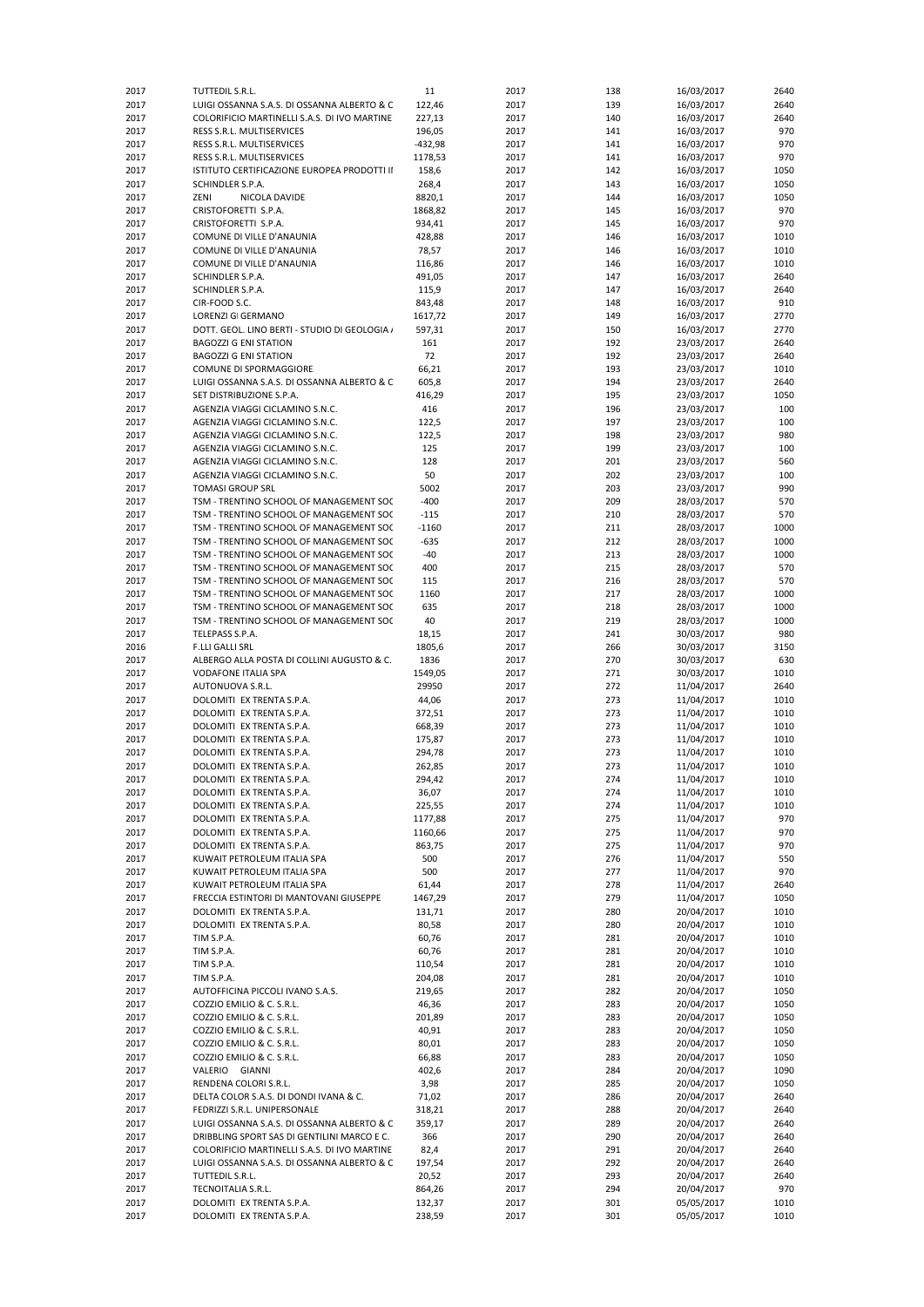| 2017 | DOLOMITI EX TRENTA S.P.A.                    | 200,31    | 2017 | 301 | 05/05/2017 | 1010 |
|------|----------------------------------------------|-----------|------|-----|------------|------|
| 2017 | DOLOMITI EX TRENTA S.P.A.                    | 354,54    | 2017 | 301 | 05/05/2017 | 1010 |
| 2017 | DOLOMITI EX TRENTA S.P.A.                    | 430,88    | 2017 | 301 | 05/05/2017 | 1010 |
| 2017 | DOLOMITI EX TRENTA S.P.A.                    | 44,03     | 2017 | 301 | 05/05/2017 | 1010 |
| 2017 | DOLOMITI EX TRENTA S.P.A.                    | 240,25    | 2017 | 302 | 05/05/2017 | 1010 |
| 2017 | DOLOMITI EX TRENTA S.P.A.                    | $-1,38$   | 2017 | 302 | 05/05/2017 | 1010 |
| 2017 | MODYF S.R.L.                                 | 155,55    | 2017 | 303 | 05/05/2017 | 2640 |
| 2017 | ELETTROCASA S.R.L.                           | 1476,2    | 2017 | 304 | 05/05/2017 | 2600 |
| 2017 | <b>GIZETA SRL</b>                            | 8954,8    | 2017 | 305 | 05/05/2017 | 2640 |
|      |                                              |           |      |     |            |      |
| 2017 | <b>GIZETA SRL</b>                            | 6875,68   | 2017 | 306 | 05/05/2017 | 2640 |
| 2017 | LEITZ ITALIA S.R.L.                          | 27,82     | 2017 | 307 | 05/05/2017 | 2640 |
| 2017 | LEITZ ITALIA S.R.L.                          | 61,12     | 2017 | 307 | 05/05/2017 | 2640 |
| 2017 | NI.PE. DI PELLEGRINO GIUSEPPE & C. S.N.C     | 2918,11   | 2017 | 308 | 05/05/2017 | 2640 |
| 2017 | <b>COMUNE DI SPIAZZO</b>                     | 22,04     | 2017 | 309 | 05/05/2017 | 1010 |
| 2017 | COMUNE DI CARISOLO                           | 1827,58   | 2017 | 310 | 05/05/2017 | 1010 |
| 2017 | CIR-FOOD S.C.                                | 1396,3    | 2017 | 311 | 05/05/2017 | 910  |
| 2017 | PUNTO GRILL SERVICES SRL                     | 43        | 2017 | 312 | 05/05/2017 | 2640 |
| 2017 | AGENZIA VIAGGI CICLAMINO S.N.C.              | 435       | 2017 | 313 | 05/05/2017 | 100  |
|      |                                              |           |      |     |            |      |
| 2017 | AGENZIA VIAGGI CICLAMINO S.N.C.              | 435       | 2017 | 314 | 05/05/2017 | 560  |
| 2017 | C.B.A. DR S.T.P.A.R.L.                       | 2442,79   | 2017 | 316 | 05/05/2017 | 210  |
| 2017 | <b>COMUNE DI TRE VILLE</b>                   | 580       | 2017 | 319 | 09/05/2017 | 1010 |
| 2017 | COMUNE DI TRE VILLE                          | 44,87     | 2017 | 320 | 09/05/2017 | 1010 |
| 2017 | PARISI PAOLA - MONDOCARTA                    | 43,66     | 2017 | 321 | 09/05/2017 | 580  |
| 2017 | INFORMATICA TRENTINA SPA                     | 1243,18   | 2017 | 322 | 09/05/2017 | 260  |
| 2017 | LAVORI IN CORSO SOCIETA' COOPERATIVA SOCIA   | 1217,43   | 2017 | 323 | 09/05/2017 | 1090 |
| 2017 | <b>SIMONI</b><br><b>ROBERTO</b>              | 951,6     | 2017 | 325 | 09/05/2017 | 100  |
| 2017 | <b>WOLTERS KLUWER ITALIA SRL</b>             | 109,8     | 2017 | 326 | 09/05/2017 | 1010 |
| 2017 | WOLTERS KLUWER ITALIA SRL                    | 109,8     | 2017 | 326 | 09/05/2017 | 1010 |
|      |                                              |           |      |     |            |      |
| 2017 | WOLTERS KLUWER ITALIA SRL                    | 158,3     | 2017 | 326 | 09/05/2017 | 1010 |
| 2017 | WOLTERS KLUWER ITALIA SRL                    | 104,16    | 2017 | 326 | 09/05/2017 | 1010 |
| 2017 | HOTEL ALPINA DI ALDRIGHETTI ROMEO & C. S.N.  | 220       | 2017 | 327 | 10/05/2017 | 630  |
| 2017 | FAMIGLIA COOPERATIVA PINZOLO                 | 149,09    | 2017 | 328 | 10/05/2017 | 550  |
| 2017 | CONSORZIO TRENTINO AUTONOLEGGIATORI          | 1360      | 2017 | 329 | 10/05/2017 | 580  |
| 2017 | <b>BONTEMPE ILARY</b>                        | 3050      | 2017 | 330 | 10/05/2017 | 990  |
| 2017 | CONSORZIO TRENTINO AUTONOLEGGIATORI          | 380,01    | 2017 | 340 | 19/05/2017 | 580  |
| 2017 | ADECCO ITALIA S.P.A.                         | 507,86    | 2017 | 341 | 19/05/2017 | 610  |
| 2017 |                                              |           | 2017 |     |            | 610  |
|      | ADECCO ITALIA S.P.A.                         | 96,15     |      | 342 | 19/05/2017 |      |
| 2017 | F.LLI BALLARDINI CARNI DI BALLARDINI GIOVANN | 389,99    | 2017 | 343 | 19/05/2017 | 550  |
| 2017 | MOKAMO S.R.L.                                | 146,4     | 2017 | 344 | 19/05/2017 | 550  |
| 2017 | FAMIGLIA COOPERATIVA GIUDICARIE SOCIETA' C   | 124,68    | 2017 | 345 | 19/05/2017 | 550  |
| 2017 | FAMIGLIA COOPERATIVA PINZOLO                 | 315,54    | 2017 | 346 | 19/05/2017 | 550  |
| 2017 | FAMIGLIA COOPERATIVA PINZOLO                 | $-2,58$   | 2017 | 346 | 19/05/2017 | 550  |
| 2017 | TIM S.P.A.                                   | 51,82     | 2017 | 347 | 19/05/2017 | 1010 |
| 2017 | TIM S.P.A.                                   | 186,04    | 2017 | 348 | 19/05/2017 | 1010 |
| 2017 | TIM S.P.A.                                   | 124,06    | 2017 | 348 | 19/05/2017 | 1010 |
|      |                                              |           |      |     |            |      |
| 2017 | TIM S.P.A.                                   | 93,01     | 2017 | 348 | 19/05/2017 | 1010 |
| 2017 | TIM S.P.A.                                   | 217,26    | 2017 | 348 | 19/05/2017 | 1010 |
| 2017 | TIM S.P.A.                                   | 262,27    | 2017 | 349 | 19/05/2017 | 1010 |
| 2017 | TIM S.P.A.                                   | 141,25    | 2017 | 349 | 19/05/2017 | 1010 |
| 2017 | TIM S.P.A.                                   | 235,31    | 2017 | 349 | 19/05/2017 | 1010 |
| 2017 | TIM S.P.A.                                   | 140,84    | 2017 | 349 | 19/05/2017 | 1010 |
| 2017 | DOLOMITI EX TRENTA S.P.A.                    | 67,47     | 2017 | 350 | 19/05/2017 | 1010 |
| 2017 | DOLOMITI EX TRENTA S.P.A.                    | 122,83    | 2017 | 350 | 19/05/2017 | 1010 |
| 2017 |                                              |           | 2017 | 377 |            | 280  |
|      | SMAIT - PC-COPY S.R.L.                       | 3708,8    |      |     | 25/05/2017 |      |
| 2017 | CAPPELLETTI S.R.L.                           | 48907,37  | 2017 | 378 | 25/05/2017 | 2640 |
| 2017 | CAPPELLETTI S.R.L.                           | 44096,81  | 2017 | 378 | 25/05/2017 | 2640 |
| 2017 | CAPPELLETTI S.R.L.                           | -48907,37 | 2017 | 378 | 25/05/2017 | 2640 |
| 2017 | CONSORZIO TRENTINO AUTONOLEGGIATORI          | 1249,99   | 2017 | 389 | 29/05/2017 | 580  |
| 2017 | CONSORZIO TRENTINO AUTONOLEGGIATORI          | 3959,92   | 2017 | 389 | 29/05/2017 | 580  |
| 2017 | CONSORZIO TRENTINO AUTONOLEGGIATORI          | 1409,99   | 2017 | 389 | 29/05/2017 | 580  |
| 2017 | CONSORZIO TRENTINO AUTONOLEGGIATORI          | 1839,95   | 2017 | 389 | 29/05/2017 | 580  |
| 2017 | CONSORZIO TRENTINO AUTONOLEGGIATORI          | 1616,47   | 2017 | 389 | 29/05/2017 | 580  |
|      | ALBERGO ALLA POSTA DI COLLINI AUGUSTO & C.   | 482       |      |     | 29/05/2017 |      |
| 2017 |                                              |           | 2017 | 390 |            | 630  |
| 2017 | ALESSIO VIAGGI DI ANZELINI ALESSIO           | 878,9     | 2017 | 391 | 29/05/2017 | 580  |
| 2017 | AGRARIA 2000 DI MAURIZIO BALLARDINI & C. S.N | 33,69     | 2017 | 392 | 29/05/2017 | 550  |
| 2017 | CIR-FOOD S.C.                                | 649,71    | 2017 | 395 | 29/05/2017 | 910  |
| 2017 | ITALCOMM - SERVICE S.A.S. DI FAVOROSO GIACC  | 223,47    | 2017 | 396 | 29/05/2017 | 620  |
| 2017 | ITALCOMM - SERVICE S.A.S. DI FAVOROSO GIACC  | 546,17    | 2017 | 396 | 29/05/2017 | 620  |
| 2017 | FANTATO CAR DI FANTATO MAURIZIO E C. S.A.S.  | 235,68    | 2017 | 397 | 30/05/2017 | 1050 |
| 2017 | FANTATO CAR DI FANTATO MAURIZIO E C. S.A.S.  | 279,77    | 2017 | 397 | 30/05/2017 | 1050 |
| 2017 | FANTATO CAR DI FANTATO MAURIZIO E C. S.A.S.  | 179,51    | 2017 | 397 | 30/05/2017 | 1050 |
|      |                                              |           |      |     |            |      |
| 2017 | FANTATO CAR DI FANTATO MAURIZIO E C. S.A.S.  | 148,01    | 2017 | 397 | 30/05/2017 | 1050 |
| 2017 | FANTATO CAR DI FANTATO MAURIZIO E C. S.A.S.  | 118,49    | 2017 | 397 | 30/05/2017 | 1050 |
| 2017 | FANTATO CAR DI FANTATO MAURIZIO E C. S.A.S.  | 534,27    | 2017 | 397 | 30/05/2017 | 1050 |
| 2017 | KUWAIT PETROLEUM ITALIA SPA                  | 500       | 2017 | 398 | 30/05/2017 | 550  |
| 2017 | KUWAIT PETROLEUM ITALIA SPA                  | 500       | 2017 | 399 | 30/05/2017 | 970  |
| 2017 | KUWAIT PETROLEUM ITALIA SPA                  | 500       | 2017 | 401 | 30/05/2017 | 550  |
| 2017 | KUWAIT PETROLEUM ITALIA SPA                  | 500       | 2017 | 402 | 30/05/2017 | 970  |
| 2017 | KUWAIT PETROLEUM ITALIA SPA                  | 392,68    | 2017 | 403 | 30/05/2017 | 2640 |
|      |                                              |           |      |     |            | 1090 |
| 2017 | LAVORI IN CORSO SOCIETA' COOPERATIVA SOCIA   | 1369,6    | 2017 | 404 | 30/05/2017 |      |
| 2017 | CRISTOFORETTI S.P.A.                         | 2825,19   | 2017 | 405 | 30/05/2017 | 970  |
| 2017 | CRISTOFORETTI S.P.A.                         | 1883,46   | 2017 | 405 | 30/05/2017 | 970  |
|      |                                              |           |      |     |            |      |
| 2017 | COMUNITA' DELLE GIUDICARIE                   | 67,9      | 2017 | 406 | 30/05/2017 | 330  |
| 2017 | COMUNITA' DELLE GIUDICARIE                   | 1477,98   | 2017 | 406 | 30/05/2017 | 330  |
| 2017 | COMUNITA' DELLE GIUDICARIE                   | 145,76    | 2017 | 406 | 30/05/2017 | 330  |
| 2017 | COMUNITA' DELLE GIUDICARIE                   | 1156,24   | 2017 | 406 | 30/05/2017 | 330  |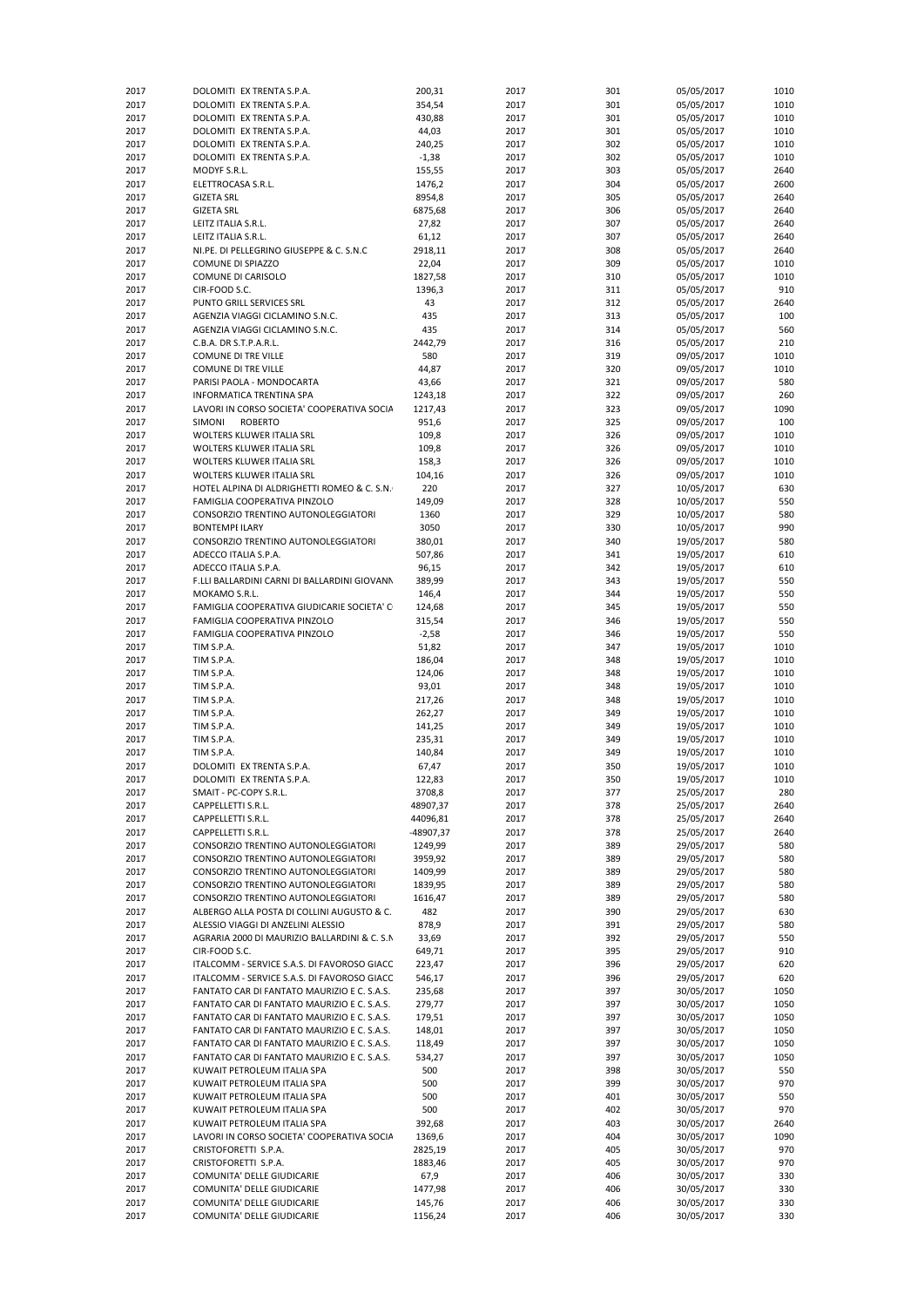| 2017         | COMUNITA' DELLE GIUDICARIE                             | 144,24           | 2017         | 406        | 30/05/2017               | 330          |
|--------------|--------------------------------------------------------|------------------|--------------|------------|--------------------------|--------------|
| 2017         | COMUNITA' DELLE GIUDICARIE                             | 164,01           | 2017         | 406        | 30/05/2017               | 330          |
| 2017         | COMUNITA' DELLE GIUDICARIE                             | 16,5             | 2017         | 407        | 30/05/2017               | 320          |
| 2017         | B.M. TECNOLOGIE INDUSTRIALI S.R.L.                     | 1735,45          | 2017         | 408        | 30/05/2017               | 1050         |
| 2017         | IMQ S.P.A.                                             | 183              | 2017         | 409        | 30/05/2017               | 1050         |
| 2017         | IMQ S.P.A.                                             | 183              | 2017         | 409        | 30/05/2017               | 1050         |
| 2017         | DOLOMITI EX TRENTA S.P.A.                              | 409,41           | 2017         | 410        | 30/05/2017               | 970          |
| 2017         | DOLOMITI EX TRENTA S.P.A.                              | 635,55           | 2017         | 410        | 30/05/2017               | 970          |
| 2017         | DOLOMITI EX TRENTA S.P.A.                              | 392,29           | 2017         | 411        | 30/05/2017               | 1010         |
| 2017         | DOLOMITI EX TRENTA S.P.A.                              | 43,97            | 2017         | 411        | 30/05/2017               | 1010         |
| 2017         | DOLOMITI EX TRENTA S.P.A.                              | 285,71           | 2017         | 411        | 30/05/2017               | 1010         |
| 2017         | DOLOMITI EX TRENTA S.P.A.                              | 132,52           | 2017         | 411        | 30/05/2017               | 1010         |
| 2017         | DOLOMITI EX TRENTA S.P.A.                              | 221,61           | 2017         | 411        | 30/05/2017               | 1010         |
| 2017         | DOLOMITI EX TRENTA S.P.A.                              | 151,74           | 2017         | 411        | 30/05/2017               | 1010         |
| 2017         | TECNOITALIA S.R.L.                                     | 2160,34          | 2017         | 412        | 30/05/2017               | 970          |
| 2017         | VODAFONE ITALIA SPA                                    | 1627,04          | 2017         | 413        | 30/05/2017               | 1010         |
| 2017         | <b>ITALFLY SRL</b>                                     | 2000             | 2017         | 416        | 09/06/2017               | 1000         |
| 2017         | POLLA MARINO COSTRUZIONI S.R.L.                        | 11000            | 2017         | 417        | 09/06/2017               | 2640         |
| 2017         | POLLA MARINO COSTRUZIONI S.R.L.                        | 12200            | 2017         | 417        | 09/06/2017               | 2640         |
| 2017         | POLLA MARINO COSTRUZIONI S.R.L.                        | 15872,5          | 2017         | 417        | 09/06/2017               | 2640         |
| 2017         | DOLOMITI EX TRENTA S.P.A.                              | 121,33           | 2017         | 419        | 13/06/2017               | 1010         |
| 2017         | DOLOMITI EX TRENTA S.P.A.                              | 61,23            | 2017         | 419        | 13/06/2017               | 1010         |
| 2017         | DOLOMITI EX TRENTA S.P.A.                              | 37,5             | 2017         | 419        | 13/06/2017               | 1010         |
| 2017<br>2017 | DOLOMITI EX TRENTA S.P.A.<br>DOLOMITI EX TRENTA S.P.A. | 205,66<br>217,24 | 2017<br>2017 | 419<br>420 | 13/06/2017               | 1010<br>1010 |
| 2017         | DOLOMITI EX TRENTA S.P.A.                              | 232,51           | 2017         | 420        | 13/06/2017<br>13/06/2017 | 1010         |
| 2017         | FICHERA ROSARIO                                        | 2440             | 2017         | 421        | 13/06/2017               | 600          |
| 2017         | MUSE - MUSEO DELLE SCIENZE                             | 6100             | 2017         | 422        |                          | 1060         |
| 2017         | BORDONI FEDERICA (FEBO ILLUSTRAZIONE E GR/             | 312              | 2017         | 424        | 13/06/2017<br>14/06/2017 | 2660         |
| 2017         | SMAIT - PC-COPY S.R.L.                                 | 2068,14          | 2017         | 425        | 14/06/2017               | 280          |
| 2017         | CIR-FOOD S.C.                                          | 598,42           | 2017         | 426        |                          | 910          |
| 2017         | ASSOCIAZIONE PRO LOCO DI CARISOLO                      | 97,6             | 2017         | 427        | 14/06/2017<br>14/06/2017 | 990          |
| 2017         | INFORMATICA TRENTINA SPA                               | 80               | 2017         | 428        | 14/06/2017               | 1000         |
| 2017         | <b>COMUNE DI STREMBO</b>                               | 490              | 2017         | 431        | 19/06/2017               | 1010         |
| 2017         | COMUNE DI PINZOLO - SERVIZIO DI RAGIONERIA             | 125              | 2017         | 432        | 19/06/2017               | 990          |
| 2017         | BEVILACQUA CRISTIAN                                    | 1708             | 2017         | 433        | 19/06/2017               | 990          |
| 2017         | SMAIT - PC-COPY S.R.L.                                 | 359,23           | 2017         | 434        | 19/06/2017               | 260          |
| 2017         | SMAIT - PC-COPY S.R.L.                                 | 2928             | 2017         | 435        | 19/06/2017               | 2600         |
| 2017         | GRASSI<br>CHIARA                                       | 5950             | 2017         | 436        | 19/06/2017               | 120          |
| 2017         | <b>GRASSI</b><br>CHIARA                                | 1169,6           | 2017         | 437        | 19/06/2017               | 2775         |
| 2017         | <b>STUDIO PAOLI</b>                                    | 1826,34          | 2017         | 438        | 19/06/2017               | 210          |
| 2017         | PUNTO GRILL SERVICES SRL                               | 170              | 2017         | 439        | 20/06/2017               | 2640         |
| 2017         | PUNTO GRILL SERVICES SRL                               | 193,5            | 2017         | 439        | 20/06/2017               | 2640         |
| 2017         | <b>BAGOZZI G ENI STATION</b>                           | 282              | 2017         | 440        | 20/06/2017               | 2640         |
| 2017         | <b>BAGOZZI G ENI STATION</b>                           | 175              | 2017         | 440        | 20/06/2017               | 2640         |
| 2017         | LAVORI IN CORSO SOCIETA' COOPERATIVA SOCIA             | 1065,24          | 2017         | 441        | 20/06/2017               | 1090         |
| 2017         | COGESIL S.R.L.                                         | 4270             | 2017         | 442        | 20/06/2017               | 1070         |
| 2017         | LAVORI IN CORSO SOCIETA' COOPERATIVA SOCIA             | 771,76           | 2017         | 443        | 20/06/2017               | 1090         |
| 2017         | RENDENA COLORI S.R.L.                                  | 256,55           | 2017         | 444        | 20/06/2017               | 1050         |
| 2017         | RENDENA COLORI S.R.L.                                  | 8,13             | 2017         | 444        | 20/06/2017               | 1050         |
| 2017         | RENDENA COLORI S.R.L.                                  | 12,27            | 2017         | 445        | 20/06/2017               | 2640         |
| 2017         | LEGNOSUD SPA                                           | 3402,45          | 2017         | 446        | 20/06/2017               | 2640         |
| 2017         | ZANOLINI PAOLO                                         | 336,72           | 2017         | 447        | 20/06/2017               | 2640         |
| 2017         | AUTORIPARAZIONI E RICAMBI VALENTINI                    | 272,21           | 2017         | 448        | 20/06/2017               | 2640         |
| 2017         | TUTTEDIL S.R.L.                                        | 111,13           | 2017         | 449        | 20/06/2017               | 2640         |
| 2017         | COLORIFICIO MARTINELLI S.A.S. DI IVO MARTINE           | 157,89           | 2017         | 450        | 20/06/2017               | 2640         |
| 2017         | LUIGI OSSANNA S.A.S. DI OSSANNA ALBERTO & C            | 170,39           | 2017         | 451        | 20/06/2017               | 2640         |
| 2017         | EDIL OIL MILLENIUM S.R.L.                              | 22,49            | 2017         | 452        | 20/06/2017               | 2640         |
| 2017         | INPERO S.R.L.                                          | 564,25           | 2017         | 453        | 20/06/2017               | 2640         |
| 2017         | GA.MA. S.N.C. - CENTRO AFFILATURA E VENDITA            | 524,6            | 2017         | 454        | 20/06/2017               | 2640         |
| 2017         | CALZATURE DALLAPE' S.N.C. DI DALLAPE' ERMAN            | 536,19           | 2017         | 455        | 20/06/2017               | 2640         |
| 2017         | FERRAMENTA VANOLI S.P.A                                | 2750,99          | 2017         | 456        | 20/06/2017               | 2640         |
| 2017         | MAGNONI MARA                                           | 459              | 2017         | 458        | 20/06/2017               | 2770         |
| 2017         | ALBERTI SILVIO                                         | 597,27           | 2017         | 459        | 20/06/2017               | 2770         |
| 2017         | TIM S.P.A.                                             | 185,21           | 2017         | 460        | 20/06/2017               | 1010         |
| 2017         | TIM S.P.A.                                             | 64,41            | 2017         | 460        | 20/06/2017               | 1010         |
| 2017         | TIM S.P.A.                                             | 113,96           | 2017         | 460        | 20/06/2017               | 1010         |
| 2017         | TIM S.P.A.                                             | 64,82            | 2017         | 460        | 20/06/2017               | 1010         |
| 2017         | TIM S.P.A.                                             | 225,86           | 2017         | 460        | 20/06/2017               | 1010         |
| 2017         | TIM S.P.A.                                             | 218,97           | 2017         | 460        | 20/06/2017               | 1010         |
| 2017         | TIM S.P.A.                                             | 285,78           | 2017         | 461        | 20/06/2017               | 1010         |
| 2017         | TIM S.P.A.                                             | 91,17            | 2017         | 461        | 20/06/2017               | 1010         |
| 2017         | TIM S.P.A.                                             | 125,08           | 2017         | 461        | 20/06/2017               | 1010         |
| 2017         | TIM S.P.A.                                             | 145,11           | 2017         | 461        | 20/06/2017               | 1010         |
| 2017         | TIM S.P.A.                                             | 241,36           | 2017         | 461        | 20/06/2017               | 1010         |
| 2017         | TIM S.P.A.                                             | 159,31           | 2017         | 461        | 20/06/2017               | 1010         |
| 2017         | LUIGI OSSANNA S.A.S. DI OSSANNA ALBERTO & C            | 9,61             | 2017         | 478        | 29/06/2017               | 2640         |
| 2017         | LUIGI OSSANNA S.A.S. DI OSSANNA ALBERTO & C            | 145,07           | 2017         | 479        | 29/06/2017               | 2640         |
| 2017         | DOLOMITI EX TRENTA S.P.A.                              | 418,45           | 2017         | 480        | 29/06/2017               | 970          |
| 2017         | CONSORZIO TRENTINO AUTONOLEGGIATORI                    | 847              | 2017         | 481        | 29/06/2017               | 580          |
| 2017         | CONSORZIO TRENTINO AUTONOLEGGIATORI                    | 2566,96          | 2017         | 481        | 29/06/2017               | 580          |
| 2017         | CONSORZIO TRENTINO AUTONOLEGGIATORI                    | 459,99           | 2017         | 481        | 29/06/2017               | 580          |
| 2017         | CONSORZIO TRENTINO AUTONOLEGGIATORI                    | 2329,94          | 2017         | 481        | 29/06/2017               | 580          |
| 2017         | MUSE - MUSEO DELLE SCIENZE                             | 4480,08          | 2017         | 482        | 29/06/2017               | 3150         |
| 2017         | MUSE - MUSEO DELLE SCIENZE                             | 3360             | 2017         | 483        | 29/06/2017               | 600          |
| 2017         | ALESSIO VIAGGI DI ANZELINI ALESSIO                     | 255,68           | 2017         | 484        | 29/06/2017               | 580          |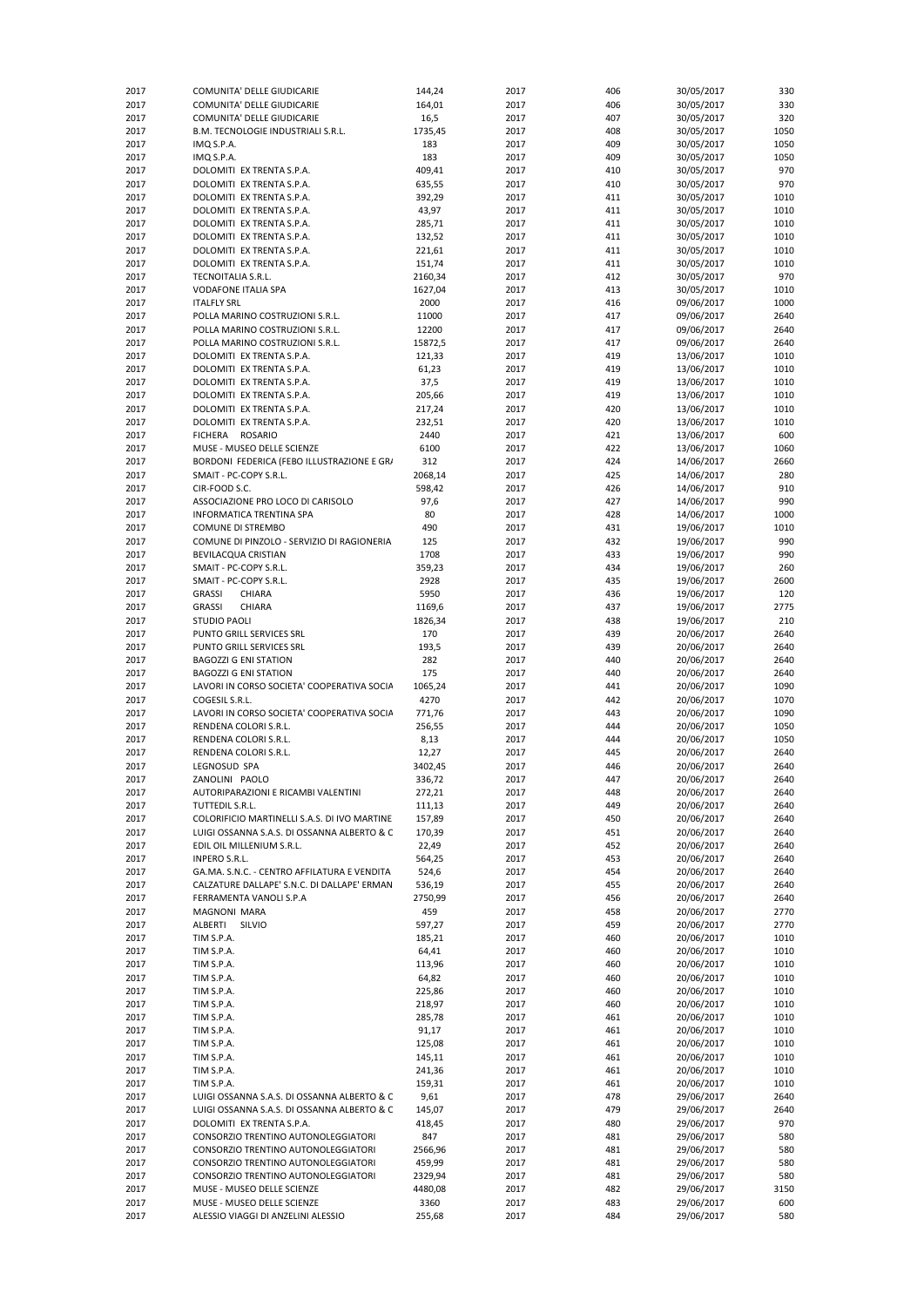| 2017         | ALESSIO VIAGGI DI ANZELINI ALESSIO                     | 495             | 2017         | 484        | 29/06/2017               | 580          |
|--------------|--------------------------------------------------------|-----------------|--------------|------------|--------------------------|--------------|
| 2017         | ALESSIO VIAGGI DI ANZELINI ALESSIO                     | 239,32          | 2017         | 485        | 29/06/2017               | 580          |
| 2017         | FAMIGLIA COOPERATIVA PINZOLO                           | 43,7            | 2017         | 486        | 29/06/2017               | 550          |
| 2017         | FAMIGLIA COOPERATIVA PINZOLO                           | 146,25          | 2017         | 487        | 29/06/2017               | 630          |
| 2017         | ALBERGO ALLA POSTA DI COLLINI AUGUSTO & C.             | 642             | 2017         | 488        | 29/06/2017               | 630          |
| 2017         | ALBERGO ALLA POSTA DI COLLINI AUGUSTO & C.             | 258             | 2017         | 489        | 29/06/2017               | 630          |
| 2017         | FAMIGLIA COOPERATIVA PINZOLO                           | 103,71          | 2017         | 490        | 29/06/2017               | 550          |
| 2017         | FAMIGLIA COOPERATIVA GIUDICARIE SOCIETA' C             | 20,27           | 2017         | 491        | 29/06/2017               | 550          |
| 2017         | OBER ALP AG - SPA                                      | 591,13          | 2017         | 492        | 29/06/2017               | 155          |
| 2017         | OBER ALP AG - SPA                                      | 1409,1          | 2017         | 492        | 29/06/2017               | 155          |
| 2017         | OBER ALP AG - SPA                                      | $-1409,1$       | 2017         | 492        | 29/06/2017               | 155          |
| 2017         | OBER ALP AG - SPA                                      | 1409,1          | 2017         | 492        | 29/06/2017               | 155          |
| 2017         | OBER ALP AG - SPA                                      | 493,21          | 2017         | 493        | 29/06/2017               | 155          |
| 2017         | AZIENDA PER IL TURISMO VAL DI NON SOC. COOI            | 187,88          | 2017         | 497        | 29/06/2017               | 230          |
| 2017         | SOCIETA' INIZIATIVE EDITORIALI (SIE) S.P.A.            | 229             | 2017         | 498        | 29/06/2017               | 960          |
| 2017         | COMUNITA' DELLA VAL DI NON                             | 187,89          | 2017         | 499        | 29/06/2017               | 330          |
| 2017         | PERARIA S.R.L.                                         | 26514,26        | 2017         | 504        | 12/07/2017               | 2520         |
| 2017         | CINCINNATO EMANUELE ROBERTO & FIGLI SNC                | 10471,14        | 2017         | 505        | 12/07/2017               | 2640         |
| 2017         | DOLOMITI EX TRENTA S.P.A.                              | 306,29          | 2017         | 506        | 12/07/2017               | 1010         |
| 2017         | DOLOMITI EX TRENTA S.P.A.                              | 91,63           | 2017         | 506        | 12/07/2017               | 1010         |
| 2017         | DOLOMITI EX TRENTA S.P.A.                              | 263,42          | 2017         | 506        | 12/07/2017               | 1010         |
| 2017         | DOLOMITI EX TRENTA S.P.A.                              | 149,38          | 2017         | 506        | 12/07/2017               | 1010         |
| 2017         | DOLOMITI EX TRENTA S.P.A.                              | 43,97           | 2017         | 506        | 12/07/2017               | 1010         |
| 2017         | DOLOMITI EX TRENTA S.P.A.<br>DOLOMITI EX TRENTA S.P.A. | 364,08          | 2017         | 506<br>507 | 12/07/2017               | 1010<br>1010 |
| 2017<br>2017 | DOLOMITI EX TRENTA S.P.A.                              | 59,37<br>316,04 | 2017<br>2017 | 507        | 12/07/2017<br>12/07/2017 | 1010         |
| 2017         | GRAFIC SISTEM DI DAPRA' MAURO & C. SNC                 | 89,67           | 2017         | 508        | 12/07/2017               | 2640         |
|              | B.M. TECNOLOGIE INDUSTRIALI S.R.L.                     | 183             | 2017         |            | 12/07/2017               | 1050         |
| 2017<br>2017 | TIM S.P.A.                                             | 3,82            | 2017         | 509<br>510 | 12/07/2017               | 1010         |
| 2017         | SOCIETA' AGRICOLA SEMPLICE F.LLI ZAMBANINI             | 150             | 2017         |            |                          | 550          |
| 2017         | SOCIETA' AGRICOLA SEMPLICE F.LLI ZAMBANINI             | 268             | 2017         | 511<br>512 | 12/07/2017               | 550          |
| 2017         | <b>GUIDA ALF ADRIANO</b>                               | 732             | 2017         | 513        | 12/07/2017<br>12/07/2017 | 570          |
| 2017         | STUDIO LEGALE ASS. AVV. LUONGO AVV. SARTOF             | 1268,8          | 2017         | 514        | 12/07/2017               | 210          |
| 2017         | STUDIO LEGALE ASS. AVV. LUONGO AVV. SARTOI             | 9484,28         | 2017         | 515        | 12/07/2017               | 210          |
| 2017         | <b>INFORMATICA TRENTINA SPA</b>                        | 323,91          | 2017         | 516        | 12/07/2017               | 260          |
| 2017         | INFORMATICA TRENTINA SPA                               | 2059,36         | 2017         | 517        | 12/07/2017               | 1000         |
| 2017         | DOLOMITI EX TRENTA S.P.A.                              | 119,57          | 2017         | 585        | 27/07/2017               | 1010         |
| 2017         | NORD LIFT S.R.L.                                       | 549             | 2017         | 586        | 27/07/2017               | 1050         |
| 2017         | <b>KONE SPA</b>                                        | 335,48          | 2017         | 587        | 27/07/2017               | 1050         |
| 2017         | C.B.A. DR S.T.P.A.R.L.                                 | 2442,79         | 2017         | 588        | 27/07/2017               | 210          |
| 2017         | LAVORI IN CORSO SOCIETA' COOPERATIVA SOCIA             | 1369,6          | 2017         | 589        | 27/07/2017               | 1090         |
| 2017         | DELAIDOTT LUCA                                         | 27314,71        | 2017         | 590        | 27/07/2017               | 2640         |
| 2017         | DELAIDOTT LUCA                                         | $-27314,71$     | 2017         | 590        | 27/07/2017               | 2640         |
| 2017         | DELAIDOTT LUCA                                         | 27314,71        | 2017         | 590        | 27/07/2017               | 2640         |
| 2017         | PELLIZZARI TENDAGGI S.N.C. DI PELLIZZARI MASS          | 4392            | 2017         | 591        | 27/07/2017               | 2640         |
| 2017         | VIDEO ERRE S.R.L. - UNIPERSONALE                       | 2422,92         | 2017         | 592        | 27/07/2017               | 1050         |
| 2017         | GRAFIC SISTEM DI DAPRA' MAURO & C. SNC                 | 671             | 2017         | 593        | 27/07/2017               | 2640         |
| 2017         | GIOVACCHINI S.C.A.R.L.                                 | 204,96          | 2017         | 594        | 27/07/2017               | 2640         |
| 2017         | <b>STELDO SRL</b>                                      | 232,02          | 2017         | 595        | 27/07/2017               | 2640         |
| 2017         | FEDRIZZI S.R.L. UNIPERSONALE                           | 572,13          | 2017         | 596        | 27/07/2017               | 2640         |
| 2017         | FEDRIZZI S.R.L. UNIPERSONALE                           | 109,66          | 2017         | 597        | 27/07/2017               | 2640         |
| 2017         | FEDRIZZI S.R.L. UNIPERSONALE                           | 29,79           | 2017         | 598        | 27/07/2017               | 2640         |
| 2017         | FEDRIZZI S.R.L. UNIPERSONALE                           | 367,65          | 2017         | 598        | 27/07/2017               | 2640         |
| 2017         | LEGNAMI GIOVANNINI DI SERGIO E PAOLO GIOV.             | 564,52          | 2017         | 599        | 27/07/2017               | 2640         |
| 2017         | DOLOMITI EX TRENTA S.P.A.                              | 42,34           | 2017         | 601        | 27/07/2017               | 970          |
| 2017         | DOLOMITI EX TRENTA S.P.A.                              | 246,56          | 2017         | 602        | 27/07/2017               | 970          |
| 2017         | TUTTEDIL S.R.L.                                        | 82,24           | 2017         | 603        | 28/07/2017               | 2640         |
| 2017         | <b>GIZETA SRL</b>                                      | 50,85           | 2017         | 604        | 28/07/2017               | 2640         |
| 2017         | <b>GIZETA SRL</b>                                      | 444,84          | 2017         | 605        | 28/07/2017               | 2640         |
| 2017         | DOLZANI ALESSANDRO                                     | 458,72          | 2017         | 606        | 28/07/2017               | 2640         |
| 2017         | UNIVERSO SNC DI PAOLI CESARE & C.                      | 526,43          | 2017         | 607        | 28/07/2017               | 2640         |
| 2017         | CALZATURE 'DA PIO' - DELLANTONIO FRANCO                | 380             | 2017         | 608        | 28/07/2017               | 2640         |
| 2017         | F.LLI BONAPACE MANLIO E MIRKO S.N.C.                   | 40              | 2017         | 609        | 28/07/2017               | 2640         |
| 2017         | COLORIFICIO MARTINELLI S.A.S. DI IVO MARTINE           | 32,58           | 2017         | 610        | 28/07/2017               | 2640         |
| 2017         | COLORIFICIO MARTINELLI S.A.S. DI IVO MARTINE           | 50,72           | 2017         | 611        | 28/07/2017               | 2640         |
| 2017         | LUIGI OSSANNA S.A.S. DI OSSANNA ALBERTO & C            | 521,51          | 2017         | 612        | 28/07/2017               | 2640         |
| 2017         | NI.PE. DI PELLEGRINO GIUSEPPE & C. S.N.C               | 189             | 2017         | 613        | 28/07/2017               | 2640         |
| 2017         |                                                        |                 | 2017         | 614        |                          | 2640         |
|              | GEO ROCK S.R.L.                                        | 2196            |              |            | 28/07/2017               |              |
| 2017         | CUNACCIA BRUNO S.R.L.                                  |                 | 2017         | 615        | 28/07/2017               | 2640         |
| 2017         | CUNACCIA BRUNO S.R.L.                                  | 36,7<br>1134,8  | 2017         | 615        | 28/07/2017               | 2640         |
| 2017         | EDIL OIL MILLENIUM S.R.L.                              | 231,67          | 2017         | 616        | 28/07/2017               | 2640         |
| 2017         | EDIL OIL MILLENIUM S.R.L.                              | 243,55          | 2017         | 616        | 28/07/2017               | 2640         |
| 2017         | VALERIO GIANNI                                         | 3830,8          | 2017         | 617        | 28/07/2017               | 2640         |
| 2017         | SEGHERIA - LEGNAME ELVIO COLLINI SNC DI ALE            | 493,86          | 2017         | 618        | 28/07/2017               | 2640         |
| 2017         | SEGHERIA - LEGNAME ELVIO COLLINI SNC DI ALE            | 1500,6          | 2017         | 619        | 28/07/2017               | 2640         |
| 2017         | BERTELLI ANTONIO & C. S.N.C.                           | 72,86           | 2017         | 620        | 28/07/2017               | 2640         |
| 2017         | ZANOLINI PAOLO                                         | 448,96          | 2017         | 621        | 28/07/2017               | 2640         |
| 2017         | VALENTINI CARLO                                        | 408,58          | 2017         | 622        | 28/07/2017               | 2640         |
| 2017         | <b>GIZETA SRL</b>                                      | 949,15          | 2017         | 623        | 28/07/2017               | 2640         |
| 2017         | LEGNAMI GIOVANNINI DI SERGIO E PAOLO GIOV.             | 900             | 2017         | 624        | 28/07/2017               | 2640         |
| 2017         | LEGNAMI GIOVANNINI DI SERGIO E PAOLO GIOV.             | 1500            | 2017         | 625        | 28/07/2017               | 2640         |
| 2017         | LEGNAMI GIOVANNINI DI SERGIO E PAOLO GIOV.             | 263,2           | 2017         | 626        | 28/07/2017               | 2640         |
| 2017         | <b>BAGOZZI G ENI STATION</b>                           | 286,02          | 2017         | 627        | 28/07/2017               | 2640         |
| 2017         | <b>BAGOZZI G ENI STATION</b>                           | 632,5           | 2017         | 627        | 28/07/2017               | 2640         |
| 2017         | NATOURISM S.R.L.                                       | 5490            | 2017         | 628        | 28/07/2017               | 120          |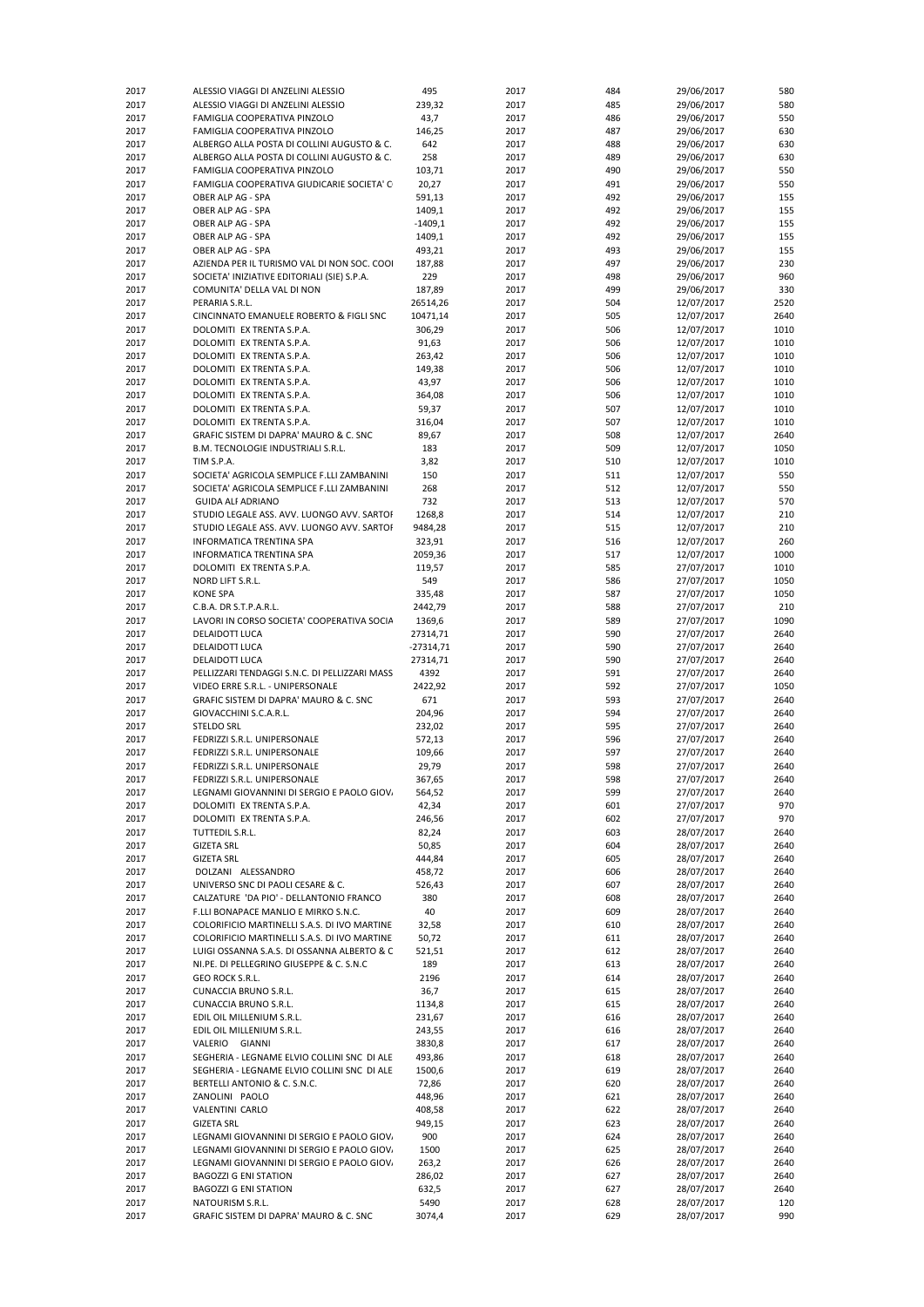| 2017 | GRAFIC SISTEM DI DAPRA' MAURO & C. SNC       | 1342      | 2017 | 630 | 28/07/2017 | 2640 |
|------|----------------------------------------------|-----------|------|-----|------------|------|
| 2017 | GRAFIC SISTEM DI DAPRA' MAURO & C. SNC       | 451,4     | 2017 | 631 | 28/07/2017 | 990  |
| 2017 | LAVORO SOCIETA' COOPERATIVA SOCIALE          | 341,6     | 2017 | 632 | 28/07/2017 | 970  |
| 2017 | KIOO STUDIO SRL                              | 2000,8    | 2017 | 633 | 28/07/2017 | 280  |
| 2017 | ELETTROCASA S.R.L.                           | 841,8     | 2017 | 634 | 28/07/2017 | 2600 |
| 2017 | PLAN ENGINEERING SRL                         | 1776,32   | 2017 | 635 | 28/07/2017 | 1070 |
| 2017 | ABET LAMINATI S.P.A.                         | 12167,09  | 2017 | 636 | 28/07/2017 | 2710 |
| 2017 | CIR-FOOD S.C.                                | 604,12    | 2017 | 637 | 28/07/2017 | 910  |
| 2017 | CIR-FOOD S.C.                                | $-5,7$    | 2017 | 637 | 28/07/2017 | 910  |
|      |                                              |           |      |     |            |      |
| 2017 | <b>HBT SA SRL</b>                            | 2122,8    | 2017 | 657 | 02/08/2017 | 2730 |
| 2017 | <b>HBT SA SRL</b>                            | 5392,4    | 2017 | 657 | 02/08/2017 | 2730 |
| 2017 | <b>HBT SA SRL</b>                            | 2452,2    | 2017 | 657 | 02/08/2017 | 2730 |
| 2017 | AGENDA 21 CONSULTING S.R.L.                  | 3660      | 2017 | 658 | 04/08/2017 | 2780 |
| 2017 | SYMPOSIA SRL                                 | 7808      | 2017 | 659 | 04/08/2017 | 1060 |
| 2017 | ARREDAMENTI TARDIVO & POLI DI POLI GUIDO 8   | 11041     | 2017 | 660 | 04/08/2017 | 2520 |
| 2017 | DOLOMITI EX TRENTA S.P.A.                    | 118,57    | 2017 | 661 | 04/08/2017 | 1010 |
| 2017 | CONSORZIO PROMETEO                           | 3565,45   | 2017 | 662 | 04/08/2017 | 1050 |
|      |                                              |           |      |     |            |      |
| 2017 | FAMIGLIA COOPERATIVA PINZOLO                 | $-2,85$   | 2017 | 663 | 04/08/2017 | 550  |
| 2017 | FAMIGLIA COOPERATIVA PINZOLO                 | 203,73    | 2017 | 663 | 04/08/2017 | 550  |
| 2017 | FAMIGLIA COOPERATIVA PINZOLO                 | $-187,41$ | 2017 | 663 | 04/08/2017 | 550  |
| 2017 | FAMIGLIA COOPERATIVA PINZOLO                 | 190,26    | 2017 | 663 | 04/08/2017 | 550  |
| 2017 | FAMIGLIA COOPERATIVA PINZOLO                 | 106,3     | 2017 | 664 | 04/08/2017 | 550  |
| 2017 | FAMIGLIA COOPERATIVA PINZOLO                 | 172,27    | 2017 | 665 | 04/08/2017 | 550  |
| 2017 | FAMIGLIA COOPERATIVA PINZOLO                 | 242,05    | 2017 | 665 | 04/08/2017 | 550  |
| 2017 | FAMIGLIA COOPERATIVA PINZOLO                 | 6,76      | 2017 | 666 | 04/08/2017 | 630  |
| 2017 | CAPPELLETTI S.R.L.                           | 1605,52   | 2017 | 667 | 04/08/2017 | 2520 |
| 2017 | KUWAIT PETROLEUM ITALIA SPA                  | 1000      | 2017 | 672 | 17/08/2017 | 550  |
|      |                                              |           |      |     |            |      |
| 2017 | KUWAIT PETROLEUM ITALIA SPA                  | 1000      | 2017 | 673 | 17/08/2017 | 970  |
| 2017 | KUWAIT PETROLEUM ITALIA SPA                  | 357,14    | 2017 | 674 | 17/08/2017 | 2640 |
| 2017 | KUWAIT PETROLEUM ITALIA SPA                  | 1000      | 2017 | 675 | 17/08/2017 | 550  |
| 2017 | KUWAIT PETROLEUM ITALIA SPA                  | 1000      | 2017 | 676 | 17/08/2017 | 970  |
| 2017 | KUWAIT PETROLEUM ITALIA SPA                  | 42,89     | 2017 | 677 | 17/08/2017 | 2640 |
| 2017 | COZZIO EMILIO & C. S.R.L.                    | 102,52    | 2017 | 678 | 17/08/2017 | 1050 |
| 2017 | COZZIO EMILIO & C. S.R.L.                    | 59,54     | 2017 | 678 | 17/08/2017 | 1050 |
| 2017 | COZZIO EMILIO & C. S.R.L.                    | 430,46    | 2017 | 678 | 17/08/2017 | 1050 |
|      |                                              |           |      |     |            |      |
| 2017 | COZZIO EMILIO & C. S.R.L.                    | 34,16     | 2017 | 678 | 17/08/2017 | 1050 |
| 2017 | COZZIO EMILIO & C. S.R.L.                    | 164,24    | 2017 | 678 | 17/08/2017 | 1050 |
| 2017 | COZZIO EMILIO & C. S.R.L.                    | 187       | 2017 | 678 | 17/08/2017 | 1050 |
| 2017 | COZZIO EMILIO & C. S.R.L.                    | 239,03    | 2017 | 679 | 17/08/2017 | 590  |
| 2017 | COZZIO EMILIO & C. S.R.L.                    | 1026,75   | 2017 | 679 | 17/08/2017 | 590  |
| 2017 | COZZIO EMILIO & C. S.R.L.                    | 446,01    | 2017 | 679 | 17/08/2017 | 590  |
| 2017 | COZZIO EMILIO & C. S.R.L.                    | 2015,06   | 2017 | 680 | 17/08/2017 | 2640 |
| 2017 | COZZIO EMILIO & C. S.R.L.                    | 586,89    | 2017 | 681 | 17/08/2017 | 2640 |
| 2017 | FANTATO CAR DI FANTATO MAURIZIO E C. S.A.S.  | 63,46     | 2017 | 682 | 17/08/2017 | 1050 |
|      |                                              |           |      |     |            |      |
| 2017 | FANTATO CAR DI FANTATO MAURIZIO E C. S.A.S.  | 194       | 2017 | 682 | 17/08/2017 | 1050 |
| 2017 | FANTATO CAR DI FANTATO MAURIZIO E C. S.A.S.  | 59        | 2017 | 682 | 17/08/2017 | 1050 |
| 2017 | FANTATO CAR DI FANTATO MAURIZIO E C. S.A.S.  | 442,14    | 2017 | 683 | 17/08/2017 | 590  |
| 2017 | FANTATO CAR DI FANTATO MAURIZIO E C. S.A.S.  | 162,06    | 2017 | 683 | 17/08/2017 | 590  |
| 2017 | PUNTO GRILL SERVICES SRL                     | 701,01    | 2017 | 684 | 17/08/2017 | 2640 |
| 2017 | PUNTO GRILL SERVICES SRL                     | 371       | 2017 | 684 | 17/08/2017 | 2640 |
| 2017 | MEDIA ALPI PUBBLICITA' S.R.L.                | 1024,8    | 2017 | 685 | 17/08/2017 | 1110 |
| 2017 | DOLOMITI EX TRENTA S.P.A.                    | 58,47     | 2017 | 686 | 17/08/2017 | 1010 |
| 2017 | DOLOMITI EX TRENTA S.P.A.                    | 234,9     | 2017 | 686 |            | 1010 |
|      |                                              |           |      |     | 17/08/2017 |      |
| 2017 | TIM S.P.A.                                   | 303,39    | 2017 | 687 | 17/08/2017 | 1010 |
| 2017 | TIM S.P.A.                                   | 137,69    | 2017 | 687 | 17/08/2017 | 1010 |
| 2017 | TIM S.P.A.                                   | 133,08    | 2017 | 687 | 17/08/2017 | 1010 |
| 2017 | TIM S.P.A.                                   | 89,16     | 2017 | 687 | 17/08/2017 | 1010 |
| 2017 | TIM S.P.A.                                   | 135,81    | 2017 | 687 | 17/08/2017 | 1010 |
| 2017 | TIM S.P.A.                                   | 155,89    | 2017 | 687 | 17/08/2017 | 1010 |
| 2017 | TIM S.P.A.                                   | 75,4      | 2017 | 688 | 17/08/2017 | 1010 |
| 2017 | TIM S.P.A.                                   | 348,43    | 2017 | 688 | 17/08/2017 | 1010 |
|      |                                              |           | 2017 | 688 | 17/08/2017 | 1010 |
| 2017 | TIM S.P.A.                                   | 225,64    |      |     |            |      |
| 2017 | TIM S.P.A.                                   | 234,25    | 2017 | 688 | 17/08/2017 | 1010 |
| 2017 | TIM S.P.A.                                   | 75,4      | 2017 | 688 | 17/08/2017 | 1010 |
| 2017 | TIM S.P.A.                                   | 184,27    | 2017 | 688 | 17/08/2017 | 1010 |
| 2017 | ONORATI S.R.L.                               | 46,86     | 2017 | 694 | 17/08/2017 | 2640 |
| 2017 | TELEPASS S.P.A.                              | 2,66      | 2017 | 713 | 22/08/2017 | 560  |
| 2017 | AUTOSTRADE PER L'ITALIA S.P.A                | 7,2       | 2017 | 714 | 22/08/2017 | 560  |
| 2017 | TELEPASS S.P.A.                              | 1,33      | 2017 | 716 | 22/08/2017 | 980  |
| 2017 | AUTOSTRADE PER L'ITALIA S.P.A                | 7,9       | 2017 | 717 | 22/08/2017 | 980  |
|      |                                              |           |      |     |            |      |
| 2017 | AUTOSTRADE PER L'ITALIA S.P.A                | 41,5      | 2017 | 719 | 22/08/2017 | 560  |
| 2017 | TELEPASS S.P.A.                              | 1,33      | 2017 | 720 | 22/08/2017 | 560  |
| 2017 | RESS S.R.L. MULTISERVICES                    | 586,76    | 2017 | 753 | 07/09/2017 | 970  |
| 2017 | RESS S.R.L. MULTISERVICES                    | 1031,17   | 2017 | 754 | 07/09/2017 | 970  |
| 2017 | SEGHERIA - LEGNAME ELVIO COLLINI SNC DI ALE  | 2363,87   | 2017 | 755 | 07/09/2017 | 2640 |
| 2017 | CONVENTO DI S.ANTONIO DEI PADRI FRANCESCA    | 124,6     | 2017 | 756 | 07/09/2017 | 550  |
| 2017 | CALDERA ERIKA - AZIENDA AGRICOLA             | 156,02    | 2017 | 757 | 07/09/2017 | 550  |
| 2017 | AGRARIA 2000 DI MAURIZIO BALLARDINI & C. S.N | 34,65     | 2017 | 758 | 07/09/2017 | 550  |
| 2017 | DOLOMITI EX TRENTA S.P.A.                    | 275,55    | 2017 | 759 | 07/09/2017 | 1010 |
|      | DOLOMITI EX TRENTA S.P.A.                    |           | 2017 | 759 | 07/09/2017 | 1010 |
| 2017 |                                              | 36,04     |      |     |            |      |
| 2017 | DOLOMITI EX TRENTA S.P.A.                    | 85,36     | 2017 | 759 | 07/09/2017 | 1010 |
| 2017 | DOLOMITI EX TRENTA S.P.A.                    | 155,61    | 2017 | 759 | 07/09/2017 | 1010 |
| 2017 | DOLOMITI EX TRENTA S.P.A.                    | 118,65    | 2017 | 759 | 07/09/2017 | 1010 |
| 2017 | DOLOMITI EX TRENTA S.P.A.                    | 31,28     | 2017 | 760 | 07/09/2017 | 1010 |
| 2017 | DOLOMITI EX TRENTA S.P.A.                    | 274,85    | 2017 | 760 | 07/09/2017 | 1010 |
| 2017 | DOLOMITI EX TRENTA S.P.A.                    | 192,85    | 2017 | 760 | 07/09/2017 | 1010 |
|      |                                              |           |      |     |            |      |